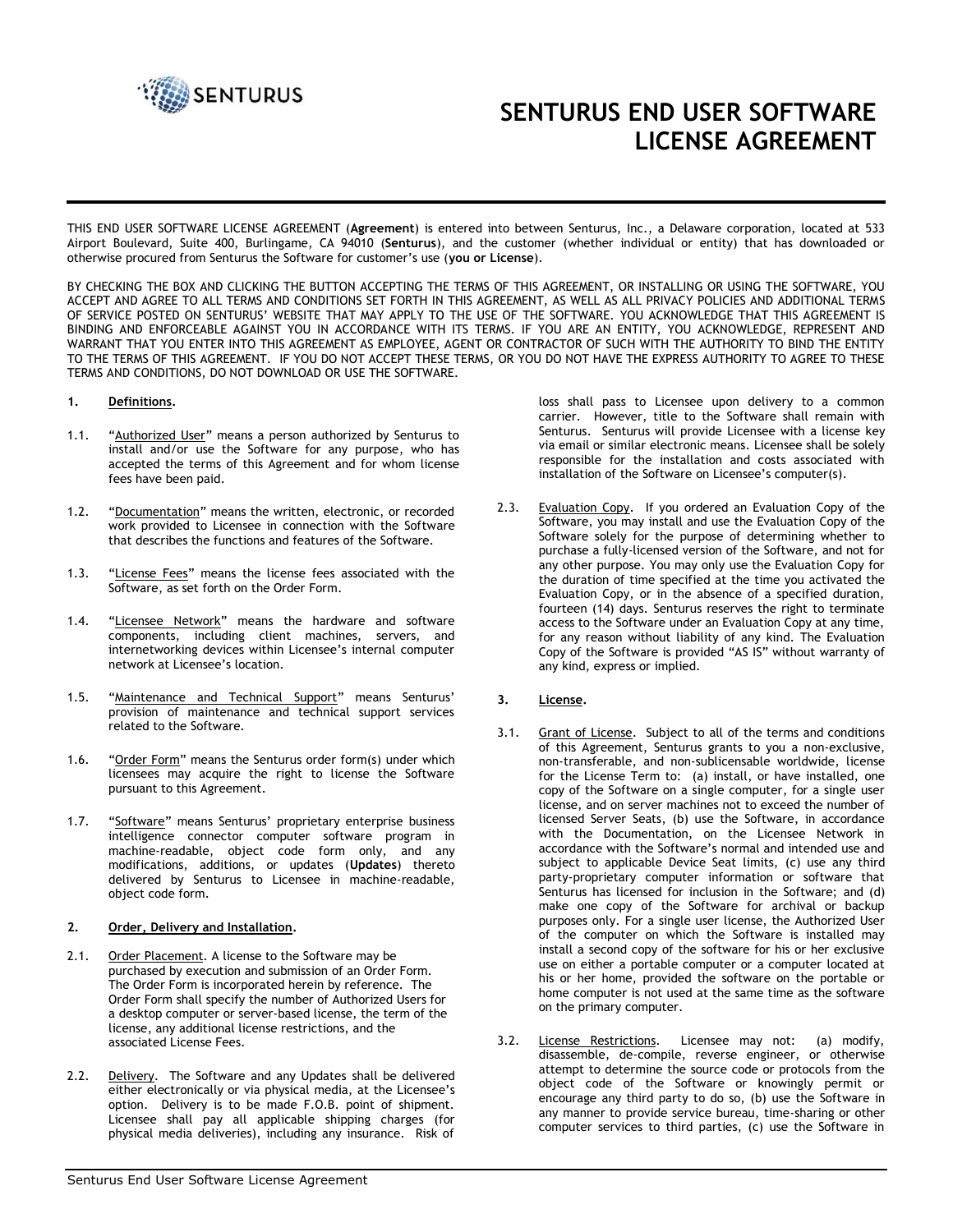any manner to assist or take part in the development, marketing, or sale of a product potentially competitive with the Software, or (d) use the Software, or allow the transfer, transmission, export, or re-export of the Software or portion thereof in violation of any export control laws or regulations administered by any government agency.

- 3.3. Limited Rights. Licensee's rights in the Software will be limited to those expressly granted in this Section 3. Senturus reserves all rights and licenses in and to the Software not expressly granted to Licensee under this Agreement.
- 3.4. License Keys. Senturus will provide Licensee with a license key that is required to activate and use the Software. The license key will be provided via email or other like method at Senturus' discretion. The license key is used to ensure that the Software operates in accordance with the license granted to you in this Agreement. As such, the Software may contain time-out devices, counter devices, or other similar devices intended to prevent the Software from being used beyond the bounds of the license. Licensee consents to such activity and agrees not to disable, attempt to disable or tamper with the license key system or any other such license enforcement technology.
- 3.5. Software Updates. If the Software is an Update to a previous version, Licensee must possess a valid License to the previous version. Any Update provided to Licensee is made on a License exchange basis such that Licensee agrees, as a condition for receiving an Update, that Licensee will terminate all of Licensee's rights to use any previous version of the Licensed Software. However, Licensee may continue to use the previous version only to assist in transitioning to the Updated version. Once an Update has been released, Senturus may cease support for prior versions, without any notice to Licensee.

# **4. Support.**

- 4.1. Technical Support. Senturus offers free telephonic phone support for the first year of the license with respect to use of the Software and to resolve defects at telephone numbers designated by Senturus from time-to-time. Telephone support will be available from 8:00 am to 6:00 pm, Pacific Time, Monday through Friday, excluding holidays. Senturus will use commercially reasonable efforts to provide the Technical Support.
- 4.2. Additional Support. After the first year, Licensee may order support services for an additional charge as Senturus may offer from time to time, subject to such additional terms and conditions as may apply to such support services.
- 4.3. Subcontracting. Senturus reserves the right to subcontract all or part of its support services.

# **5. Fees.**

- 5.1. Fees. As a condition of the Software License, Licensee shall have paid to Senturus the License Fees requested by Senturus at the time of purchase, or for continued use after expiration of the Evaluation Copy. Fees for support services shall be at such rates as Senturus may offer at the time support services are ordered.
- 5.2. Taxes. All fees payable by Licensee are exclusive of and do not include local, state or federal sales, use, value-added, excise or personal property or other similar taxes or duties. Any such taxes shall be assumed and paid by the Licensee except those taxes based on the net income of Senturus.

### **6. Ownership.**

This Agreement confers no ownership rights to Licensee and is not a sale of any rights in the Software, the Documentation, or the media on which either is recorded or printed. Senturus shall own and retain ownership of all right, title, and interest in and to (i) the Software and any copies thereof; (ii) the Documentation and any copies thereof; and (iii) all intellectual property rights embodied within the foregoing (i)-(ii). Licensee hereby grants to Senturus a worldwide, non-exclusive, perpetual, royalty-free license to fully use and exploit in any manner any ideas, suggestions, or feedback relating to the Software or Documentation that Licensee provides to Senturus.

## **7. Confidentiality.**

- 7.1. Non-Use and Non-Disclosure. The Software and Documentation contain proprietary and confidential information of Senturus or Senturus' licensors as well as trade secrets owned by Senturus or Senturus' licensors. Licensee agrees to hold the Software and Documentation in strict confidence and not to use or disclose the Software or Documentation in any way except as expressly permitted hereunder. Licensee agrees to protect the Software and Documentation at least to the same extent that Licensee protects its similar confidential information, but in no event less than reasonable care. Only authorized personnel may use or have access to the Software and Documentation, and each such person shall have agreed to protect the confidentiality of the Software and Documentation at least to the same degree as does this Agreement.
- 7.2. Confidentiality of this Agreement. Neither Party will disclose the terms of this Agreement other than to business, financial, or legal advisors without the express written consent of the other Party. However, a Party may disclose the terms of this Agreement as required under United States or other applicable securities regulations, or in furtherance of a proposed sale, acquisition, or merger of substantially all of the Party's business interests related to this Agreement as long as such disclosure is made under a duty of confidentiality.

# **8. Warranties.**

- 8.1. Limited Software Warranty. Senturus warrants that for a period of ninety (90) days after receipt of Licensee's receipt of the Software that: (a) the media on which the Software is delivered, if any, will be free from defects in materials and workmanship under normal use; and (b) the Software will function substantially in accordance with the Documentation. This warranty covers only problems reported to Senturus during the warranty period. As Licensee's sole and exclusive remedy and Senturus' entire liability for any breach of the foregoing warranty, Senturus will, at its sole option and expense, promptly repair or replace any Software which fails to meet this limited warranty or, if Senturus is unable to repair or replace the Software, refund to Licensee the applicable License Fees, if any, already paid by Licensee upon return of the nonconforming Software to Senturus and termination of the license.
- 8.2. Disclaimer of Warranties. EXCEPT FOR THE EXPRESS WARRANTY SET FORTH IN THIS SECTION 8, SENTURUS MAKES NO WARRANTIES, EXPRESS OR IMPLIED, WITH RESPECT TO THE SOFTWARE, MAINTENANCE AND TECHNICAL SUPPORT, INSTALLATION SERVICES, OR ANY OTHER MATERIALS (TANGIBLE OR INTANGIBLE) OR SERVICES SUPPLIED BY SENTURUS, ITS RESELLERS, OR ITS AGENTS, AND SENTURUS HEREBY EXPRESSLY DISCLAIMS ANY IMPLIED WARRANTIES, INCLUDING WITHOUT LIMITATION, THE IMPLIED WARRANTIES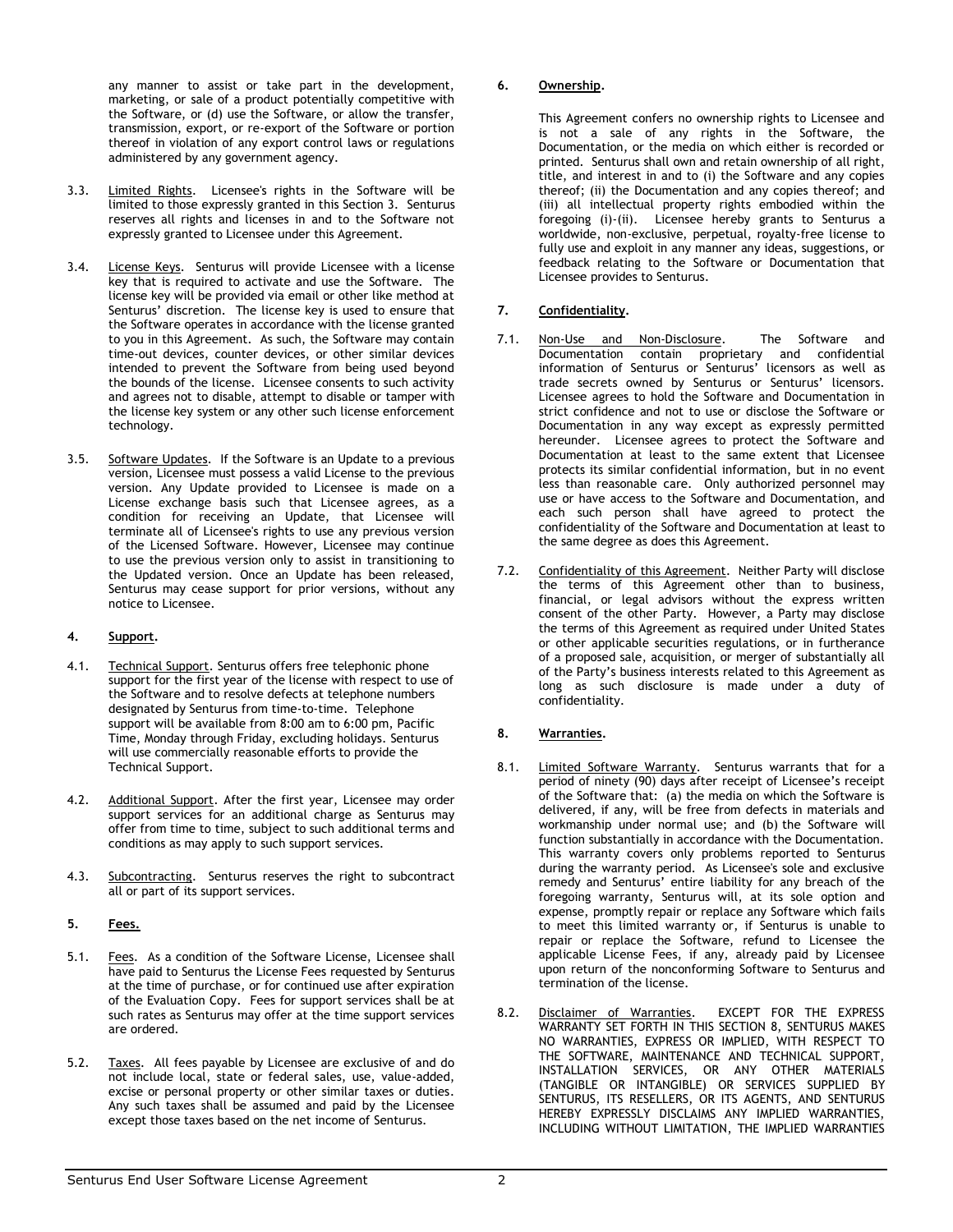OF MERCHANTABILITY, FITNESS FOR A PARTICULAR PURPOSE, NON-INTERFERENCE, ACCURACY OF DATA, AND NON-INFRINGEMENT.

## **9. Indemnity.**

- 9.1. Infringement Indemnity. Senturus will indemnify Licensee and defend any action brought against Licensee to the extent that it is based upon a claim by a third party that the Software, as provided by Senturus to Licensee under this Agreement and used within the scope of this Agreement, infringes any U.S. patent, copyright, or trade secret, and will pay any costs, damages and reasonable attorneys' fees attributable to such claim that are awarded against Licensee, provided that Licensee (a) notifies Senturus in writing of the claim within ten (10) days after becoming aware of such claim; (b) grants Senturus sole control of the defense and settlement of the claim, if Senturus assumes such defense; and (c) provides Senturus with all assistance, information and authority required for the defense and settlement of the claim.
- 9.2. Rights Upon Infringement. If Licensee's use of the Software hereunder is, or in Senturus' opinion is likely to be, enjoined due to the type of infringement specified in Subsection 9.1 above, Senturus may, at its sole option and expense: (a) procure for Licensee the right to continue using such Software under the terms of this Agreement; (b) replace or modify such Software so that it is non-infringing and substantially equivalent in function to the enjoined Software; or (c) if options (a) and (b) above cannot be accomplished despite Senturus' reasonable efforts, then Senturus may terminate Licensee's rights and Senturus' obligations hereunder with respect to such Software.
- 9.3. Exclusions. Notwithstanding the terms of Subsection 9.1, Senturus will have no liability for any infringement claim of any kind to the extent it results from: (a) modification of the Software made other than by Senturus; (b) unauthorized or unlicensed use of the Software; (c) the combination, operation or use of any Software with equipment, devices or software not supplied by Senturus to the extent such a claim would have been avoided if the Software was not used in such combination; (d) failure of Licensee to use updated or modified Software provided by Senturus to avoid infringement; or (e) compliance by Senturus with designs, plans or specifications furnished by or on behalf of Licensee.
- 9.4. Sole Remedy. The provisions of this Section 9 set forth Senturus' sole and exclusive obligations, and Licensee's sole and exclusive remedies, with respect to infringement of any industrial or intellectual property rights of any kind.
- 9.5. Licensee Indemnity. Licensee will indemnify Senturus and, at its option, defend any action brought against Senturus to the extent that it is based upon a third party claim arising out of the unauthorized or unlicensed use of the Software or which result from Senturus' compliance with Licensee's designs, specifications, or instructions, and will pay any costs, damages and reasonable attorneys' fees attributable to such claim that are awarded against Senturus, provided that Senturus (a) notifies Licensee in writing of the claim within ten (10) days after becoming aware of such claim; (b) grants Licensee sole control of the defense and settlement of the claim, if Licensee assumes such defense; and (c) provides Licensee with all assistance, information and authority required for the defense and settlement of the claim.

### **10. Limitation of Liability.**

10.1. Disclaimer of Consequential Damages. EXCEPT FOR LICENSEE'S BREACH OF SECTIONS 3 (LICENSE), 7 (CONFIDENTIALITY) OR 12.6 (ASSIGNMENT), IN NO EVENT WILL EITHER PARTY BE LIABLE TO THE OTHER PARTY FOR ANY SPECIAL, INDIRECT, PUNITIVE, INCIDENTAL OR CONSEQUENTIAL DAMAGES (INCLUDING LOSS OF USE, DATA, INFORMATION, PRODUCTIVITY, BUSINESS OR PROFITS) ARISING OUT OF OR IN CONNECTION WITH THIS AGREEMENT OR THE USE OR PERFORMANCE OF THE SOFTWARE OR SERVICES, WHETHER SUCH LIABILITY ARISES FROM ANY CLAIM BASED UPON CONTRACT, WARRANTY, TORT, PRODUCT LIABILITY OR OTHERWISE, AND WHETHER OR NOT SUCH PARTY HAS BEEN ADVISED OF THE POSSIBILITY OF SUCH LOSS OR DAMAGE. LICENSEE UNDERSTANDS THAT THE OPERATION OF THE SOFTWARE MAY NOT BE ERROR FREE OR BUG FREE.

- 10.2. Aggregate Liability. EXCEPT FOR LICENSEE'S BREACH OF SECTIONS 3 (LICENSE), 7 (CONFIDENTIALITY) or 12.6 (ASSIGNMENT), EACH PARTY'S CUMULATIVE LIABILITY TO THE OTHER PARTY, FROM ALL CAUSES OF ACTION AND ALL THEORIES OF LIABILITY, WILL BE LIMITED TO AND WILL NOT EXCEED THE AGGREGATE AMOUNT PAID OR OWED TO SENTURUS BY LICENSEE DURING THE ONE (1) YEAR PRECEDING THE DATE ON WHICH THE CAUSE OF ACTION ACCRUED. THIS LIMITATION IS CUMULATIVE AND NOT PER INCIDENT.
- 10.3. Reasonable Allocation of Risk. The parties understand and agree that the limitations of liability set forth in this Section 10 are a reasonable allocation of risk between the parties, and, absent such allocation, Senturus would not be able to charge the prices it is charging for the Software. Furthermore, the limitations of liability set forth in this Agreement shall apply notwithstanding any failure of essential purpose of any limited remedy provided herein.

## **11. Term and Termination.**

- 11.1. Term. This Agreement will begin on the Effective Date and will terminate the earlier of (i) Senturus' discontinuation of support for the version of the Software purchased by License, (ii) the term set forth in the Order Form, and (iii) earlier termination earlier in accordance with the terms of this Agreement.
- 11.2. Termination for Breach. Senturus shall be entitled to terminate this Agreement effective immediately upon serving written notice on the Licensee in the following circumstances; if Licensee commits a material breach of any of its obligations under this Agreement which is not capable of remedy or if Licensee commits a material breach of any of its obligations under this Agreement which is not remedied within fifteen (15) calendar days after receipt of a notice. Termination of this Agreement shall not affect any rights, obligations or liabilities of either party which have accrued before termination or which are intended to continue to have effect beyond termination.
- 11.3. Effect of Termination. Upon any termination of this Agreement, all Software licenses granted pursuant to this Agreement shall immediately terminate. At such time, Licensee will promptly return the Software to Senturus or destroy the Software and all copies and portions thereof, in all forms and types of media, and, at Senturus' request, provide Senturus with written certification, certifying to Licensee's compliance with the foregoing.
- 11.4. Survival. The rights and obligations of the parties contained in Sections 3.4, 3.5, 6, 7, 8, 9, 10, and 12 will survive the termination or expiration of this Agreement.

### **12. General.**

12.1. Third Party Beneficiaries. Senturus, its affiliates and its licensors may be third party beneficiaries of this Agreement. No other third party is intended to be or shall be construed